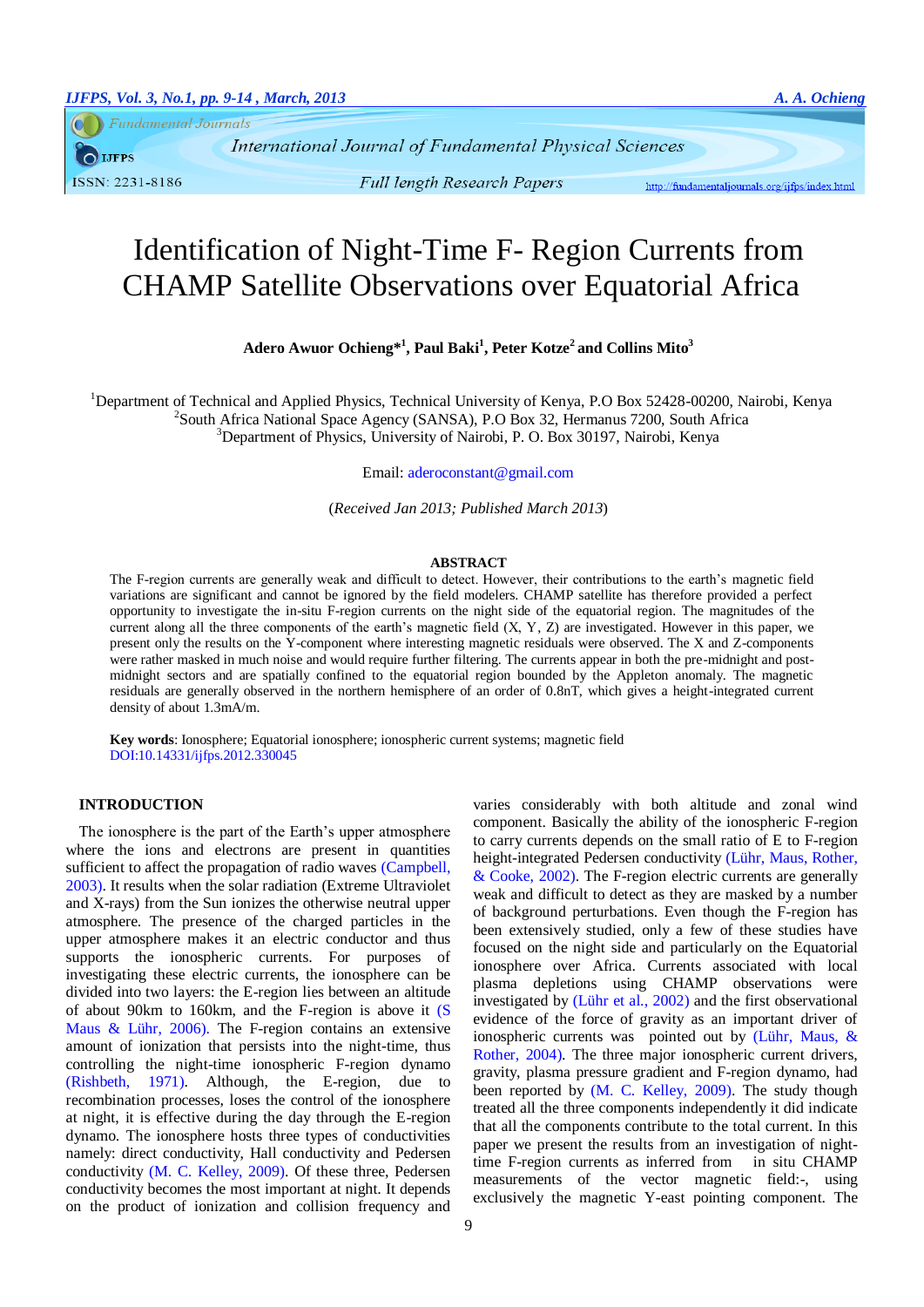magnetic vector can be expressed as Cartesian components to any three orthogonal axes. The geo-magnetic elements are taken to be components parallel to the geomagnetic north and east directions and the vertically downward direction as shown in figure 1 below.



**Figure.1**Cartesian components of the geomagnetic elements, x-North, East [\(M. Kelley\)](#page-5-6), z-vertically downward.

#### **OBSERVATIONS**

The Challenging Mini-satellite Payload (CHAMP) was launched on  $15<sup>th</sup>$  July, 2000 with an initial altitude of 450km into an almost circular, near-polar orbit with an inclination of  $87.3^\circ$ . The primary objectives were to carry out in situ measurements related to the gravity field, the atmosphere and the magnetic field [http://op.gfz-potsdam.de/champ]. Magnetic field measurements by the fluxgate magnetometer from CHAMP satellite were used in this study. The vector data was selected from  $1<sup>st</sup>$  January, 2001 to  $31<sup>st</sup>$  December, 2001. The latitudinal consideration ranging from  $-30^0$ S to  $30^{\circ}$ N geomagnetic coordinates. The data in the North-East-Center (NEC) coordinate system were selected from the CDF files and converted into ASCII format columns in terms of year, month, day, latitude, and longitude, altitude, X, Y and Z components. Only nighttime data (20h00 to 05h00 UT) c were selected to avoid the effects of the E-region. We only considered measurements during quiet time periods with Dst  $\leq$ 20. Magnetic field signatures recorded by CHAMP comprise the sum of contributions from various sources such as magnetic fields due to: primary contributions of the Earth's core and crust, ionosphere, magnetosphere, the magnetosphere-ionosphere coupling currents, as well as the



**Figure.1a** The magnetic residual is seen on various latitudes;  $11^{\circ}, 21^{\circ}$ and  $29^0$ 



**Figure.2b** A near symmetry in the magnetic signature observed.

fields due to the coupling between hemispheres. The major contributing magnetic fields were calculated using various FORTRAN based software and field models (IGRF10, Crustal field model, cubic spline fit). The International Geomagnetic Reference Field (IGRF10) model (Stefan Maus & MacMillan, 2005) was used (spherical degree of 13) to subtract the Earth's main field contributions and the crustal field model of degree up to 90 to determine lithospheric effects. Finally to remove ring currents effects, we performed a cubic spline fit to the X, Y, and Z residuals as a function of latitude, and subtracted it from the residuals obtained from the previous data processing steps, thus leaving the external field effects resulting from F-region currents.

## **RESULTS AND DISSCUSSION**

The following figures show typical examples of the magnetic signatures of equatorial spread F, using the magnetic Y-component as observed by the CHAMP satellite. The phenomenon is predominant in the pre-midnight sector as depicted by (figures; 1a, 2a, 4a, 4b, 4d, 4e, 5a, 5b, 5c, 5d, 5e, 7a, 7b, and 7c). This is observed in all seasons, though most prevalent in equinox. The post-midnight signatures are also observed in all the seasons (figures 2c, 2d, 2e, 3a, 3b, 3c, 3d, 8a, 8b and 9a.), except in the summer solstice. The northern hemisphere experienced more magnetic signatures than the southern hemisphere, where only three cases were identified, figures; 3c, 6a and 6b. A peculiar feature was observed (figure 2b) where the magnetic signatures appear on both sides of the region bounded by the Appleton anomaly. The signatures are almost symmetrical at latitude  $-28^\circ$ , longitude -10.28 $^0$  and latitude  $28^0$ , longitude -11.04 $^0$ . These signatures occur just after sunset, which is 20LT. The signatures mostly occur in post sunset period between 20LT-22LT. The signatures are prevalent on the east of meridian as summarized in table 1 below. There is no significant difference in the residual magnitude over the longitudinal range. However, higher values of the residuals were recorded on longitudes;  $35.56^{\circ}$ ,  $39.47^{\circ}$  and  $39.52^{\circ}$  on the west of meridian



**Figure. 2a** The magnetic signature is on the northern hemisphere on an latitude  $28^\circ$ .



Figure.2c Magnetic residual is observed on latitude  $20^\circ$ .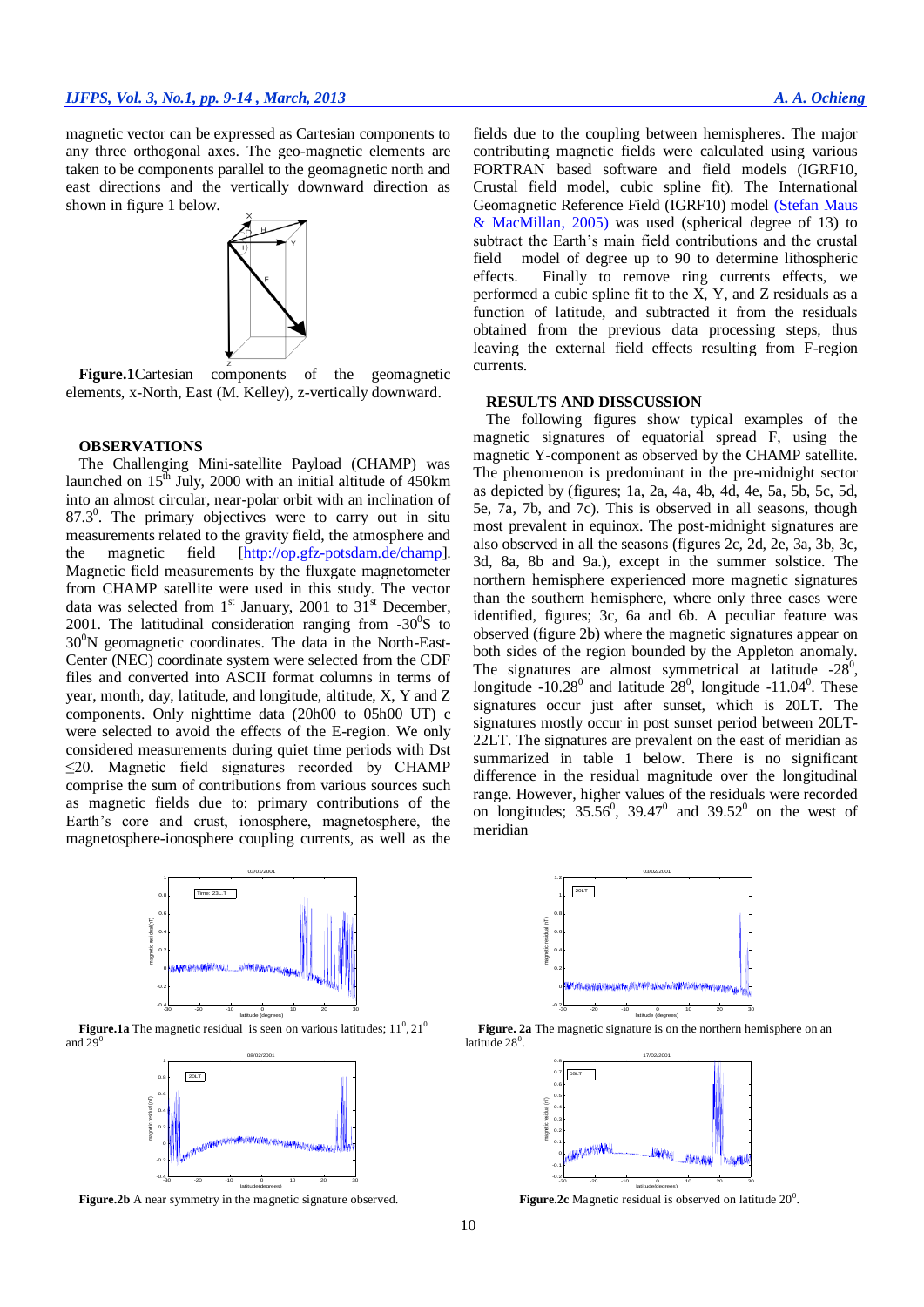

**Figure.2d** A post midnight residual is observed on latitude  $10^0$ .



**Figure.3a** A magnetic residual of order  $0.8nT$  is recorded on latitude  $9^0$ .



**Figure.3c** The magnetic residual is observed on the southern hemisphere latitude  $-30^\circ$ .



**Figure.4a** The magnetic residuals on different latitudes  $(9^0,15^0, \text{ and } 29^0)$ in the northern hemisphere.



**Figure.4c** Two magnetic signatures are recorded at two different latitudes  $15^0$  and  $28^0$ .



**Figure.4e** The signature is observed on latitude  $20^{\circ}$ .



**Figure.2e** A distinctive feature is observed on latitude 9<sup>0</sup>.



**Figure.3b** A magnetic residual occurs on latitude  $12^{\circ}$ .



**Figure.3d** A magnetic residual is recorded on the northern hemisphere on latitude  $30^0$ .



**Figure.4b** The signature is observed on latitude  $15^{\circ}$ .



**Figure.4d** Two signatures are observed on latitudes  $10^{\circ}$  and  $28^{\circ}$ .



**Figure.5a** Magnetic signatures are observed on both sides of the hemispheres, latitudes:  $-30^{\circ}$ ,  $21^{\circ}$ .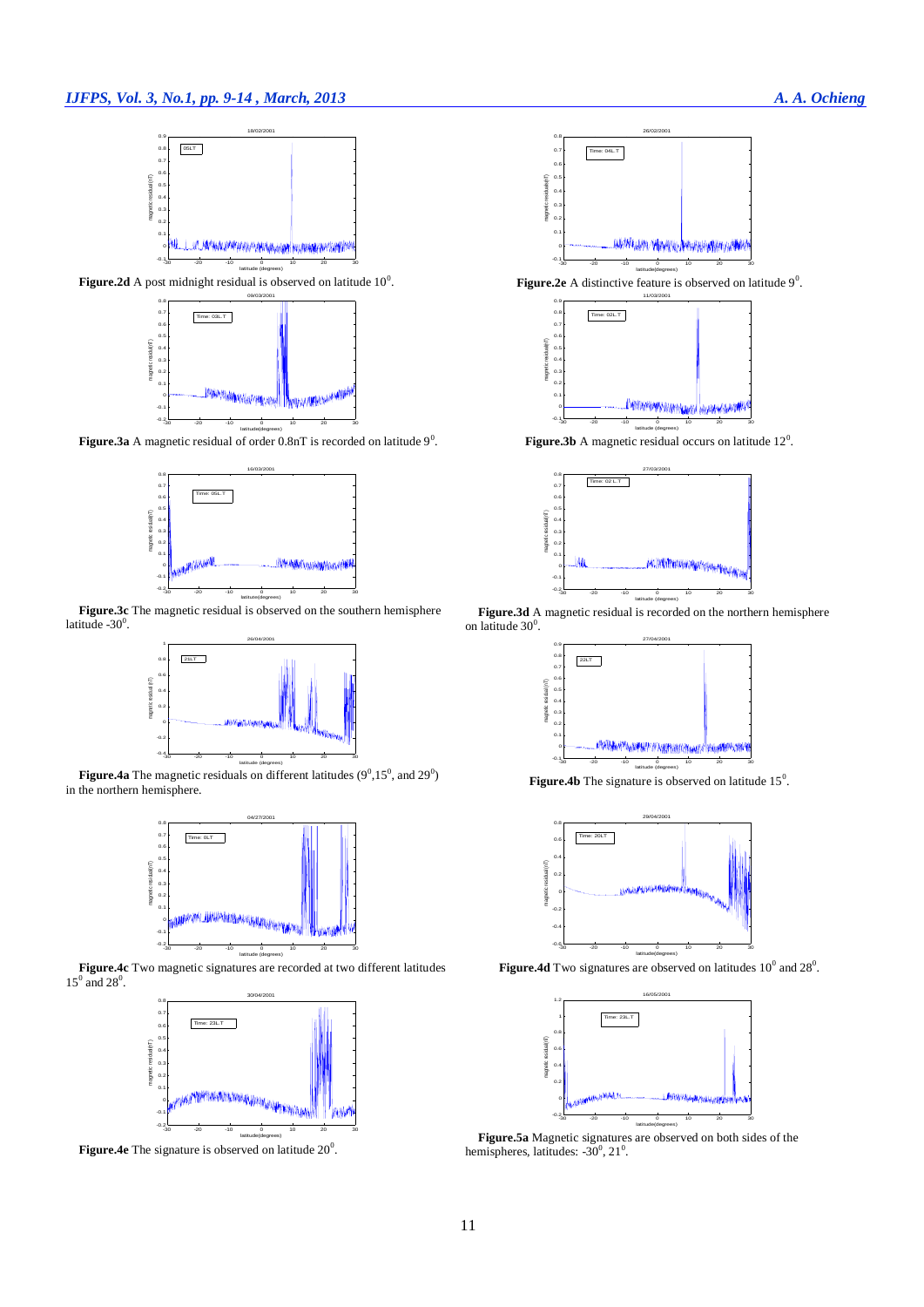

**Figure.5b** The signature is observed on latitude  $9^0$ .



**Figure 5d**. The magnetic signature is observed on latitude  $20^{\circ}$ .



**Figure 6a**. The signature is observed on latitude  $-12^0$ .



**Figure 7a.** Magnetic residuals on various latitudes;  $19^0$ ,  $25^0$ ,  $28^0$ .



**Figure 7c**. Two magnetic residuals are observed on latitudes 10<sup>0</sup> and  $26^\circ$ .



**Figure 8b.** A magnetic signature is observed on latitude  $15<sup>0</sup>$ .



**Figure 5c**. The signature is observed on latitude 15<sup>0</sup>.



**Figure 5e**. A distinct signature is recorded before midnight on latitude  $9^0.$ 



**Figure 6b**. A magnetic signatue of  $\pm 2.8$ nT on latitude  $-7^0$  and  $-10^0$ .



**Figure 7b**. The signatures are observed on various latitudes;  $9^0$ ,  $13^0$ ,  $25^0$  and  $29^0$ .



**Figure 8a**. Two signatures are seen on latitudes;  $0^0$  and  $15^0$ .



Figure 9a. Shows a magnetic residual on latitude 20<sup>0</sup>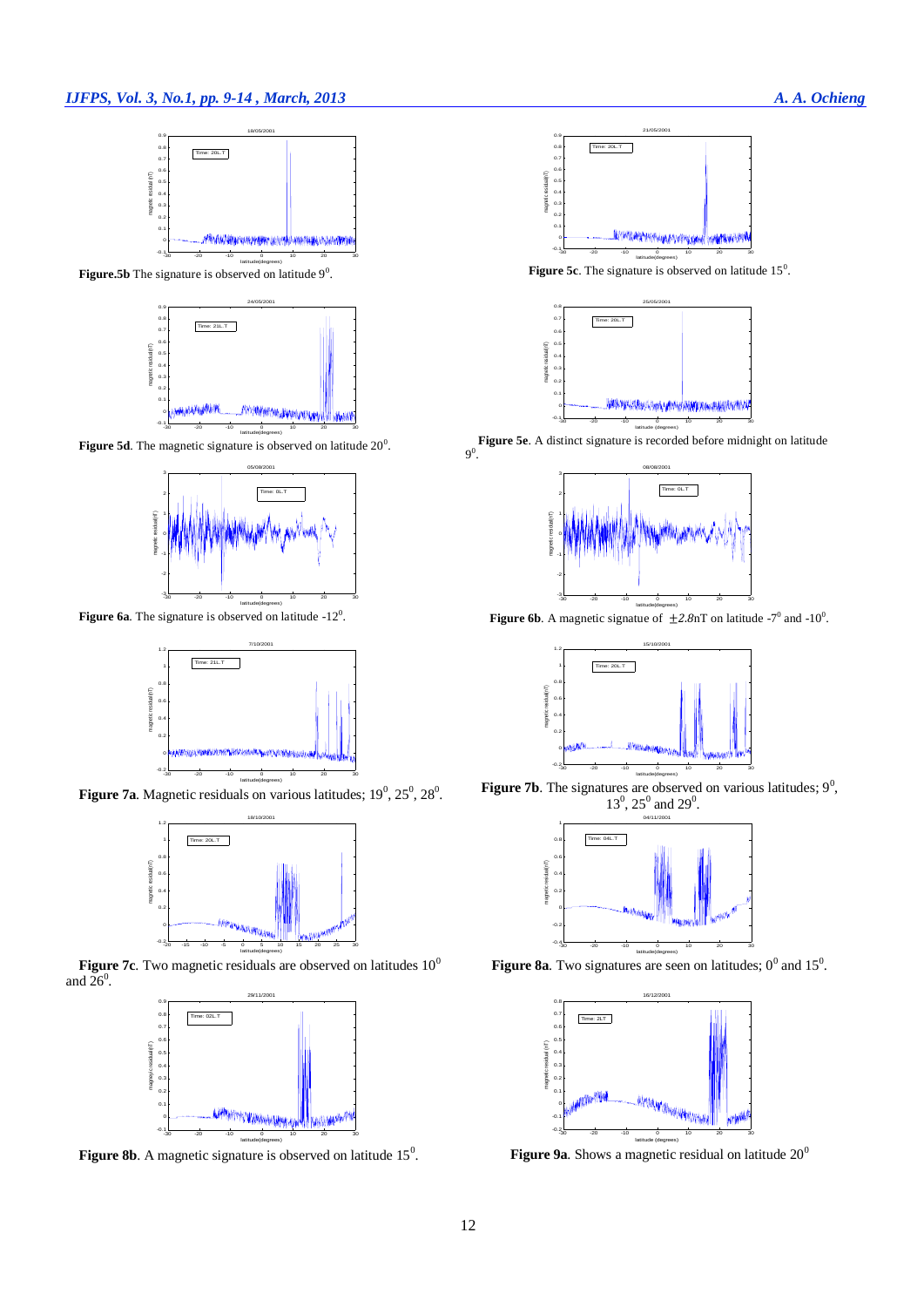# *IJFPS, Vol. 3, No.1, pp. 9-14 , March, 2013 A. A. Ochieng*

| Table.1 variation of current density with seasons, latitude, longitude and local time<br>Longitude<br><b>Magnetic</b> |                          |                           |                      |                   |              |                                  |
|-----------------------------------------------------------------------------------------------------------------------|--------------------------|---------------------------|----------------------|-------------------|--------------|----------------------------------|
| <b>Seasons</b>                                                                                                        | <b>Date</b>              | Latitude $(\text{deg})^0$ | $(\overline{deg})^0$ | <b>Local time</b> | residual(nT) | <b>Current density</b><br>(mA/m) |
|                                                                                                                       | 09/3/2001                | 9                         | 19.35                | $03\,$            | $0.8\,$      | 1.3                              |
| <b>Equinox:</b>                                                                                                       | 11/3/2001                | 12                        | 36.35                | 02                | $0.8\,$      | 1.3                              |
| March                                                                                                                 | 16/3/2001                | $-30$                     | $-15.39$             | 05                | 0.78         | $1.2\,$                          |
|                                                                                                                       | 27/3/2001                | 30                        | 9.15                 | 02                | 0.78         | 1.2                              |
| <b>April</b>                                                                                                          | 26/4/2001                | 9                         | 44.97                | 21                | 0.85         | 1.4                              |
|                                                                                                                       |                          | 15                        | 45.07                | 21                | 0.85         | 1.4                              |
|                                                                                                                       |                          | 29                        | 45.20                | 21                | 0.7          | 1.1                              |
|                                                                                                                       | 27/4/2001                | 15                        | 30.47                | 22                | 0.88         | 1.5                              |
|                                                                                                                       | 27/4/2001                | 15                        | $-1.76$              | $00\,$            | 0.78         | 1.2                              |
|                                                                                                                       |                          | 28                        | $-1.63$              | $00\,$            | 0.78         | $1.2\,$                          |
|                                                                                                                       | 29/4/2001                | 10                        | 48.04                | $20\,$            | $0.8\,$      | 1.3                              |
|                                                                                                                       |                          | 28                        | 48.24                | $20\,$            | 0.7          | 1.1                              |
|                                                                                                                       | 30/042001                | $20\,$                    | 10.18                | 23                | 0.78         | 1.2                              |
| October                                                                                                               |                          | 19                        | $-3$                 | 21                | $\mathbf{1}$ | 1.6                              |
|                                                                                                                       | 07/10/2001               | 25                        | $-3.05$              | 21                | 0.9          | 1.43                             |
|                                                                                                                       |                          | 28                        | $-3.07$              | 21                | $\mathbf{1}$ | 1.6                              |
|                                                                                                                       | 15/10/2001               | 9                         | 3.16                 | $20\,$            | 0.9          | 1.43                             |
|                                                                                                                       |                          | 13                        | 3.10                 | $20\,$            | 0.9          | 1.43                             |
|                                                                                                                       |                          | 25                        | 2.97                 | $20\,$            | 0.9          | 1.43                             |
|                                                                                                                       |                          | 29                        | 2.96                 | 20                | 0.9          | 1.43                             |
|                                                                                                                       | 18/10/2001               | $10\,$                    | 8.45                 | $20\,$            | $0.8\,$      | 1.3                              |
|                                                                                                                       |                          | $26\,$                    | 8.47                 | $20\,$            | 0.9          | 1.43                             |
|                                                                                                                       |                          | $\boldsymbol{0}$          | 37.37                | 04                | $0.8\,$      | 1.3                              |
| <b>Winter Solstice</b><br><b>November</b>                                                                             | 04/11/2001<br>29/11/2001 | 15                        | 37.61                | 04                | 0.9          | 1.43                             |
|                                                                                                                       |                          | 15                        | 26.8                 | 02                | 0.85         | 1.3                              |
| <b>December</b>                                                                                                       | 16/12/2001               | $20\,$                    | 10.35                | $02\,$            | 0.75         | $1.2\,$                          |
|                                                                                                                       |                          | 11                        | $-5$                 | 23                | $0.8\,$      |                                  |
| <b>January</b><br>February                                                                                            | 03/01/2001               |                           |                      |                   |              | 1.3                              |
|                                                                                                                       |                          | $21\,$                    | $-6$                 | 23                | $0.8\,$      | 1.3                              |
|                                                                                                                       |                          | 29                        | $-7$                 | 23                | $0.8\,$      | 1.3                              |
|                                                                                                                       | 08/02/2001               | $-28$                     | $-10.28$             | $20\,$            | 0.7          | $1.1\,$                          |
|                                                                                                                       |                          | 28                        | $-11.04$             | $20\,$            | 0.85         | 1.3                              |
|                                                                                                                       | 17/02/2001               | $20\,$                    | 14.28                | 05                | $\rm 0.8$    | 1.3                              |
|                                                                                                                       | 18/02/2001               | $10\,$                    | 22.57                | 05                | 0.85         | $1.3\,$                          |
|                                                                                                                       | 26/02/2001               | $\overline{9}$            | 19.82                | 04                | 0.78         | 1.3                              |
| <b>Summer solstice</b><br>May                                                                                         | 16/05/2001               | $-30$                     | $-12.47$             | $23\,$            | 0.7          | 1.1                              |
|                                                                                                                       |                          | 21                        | $-11.75$             | $23\,$            | 0.85         | 1.3                              |
|                                                                                                                       |                          | $25\,$                    | $-11.75$             | $23\,$            | 0.7          | 1.1                              |
|                                                                                                                       | 18/05/2001               | 9                         | 29.25                | $20\,$            | 0.88         | 1.4                              |
|                                                                                                                       | 21/05/2001               | 15                        | 32.65                | $20\,$            | 0.85         | 1.3                              |
|                                                                                                                       | 24/05/2001               | $20\,$                    | 12.64                | 21                | 0.85         | 1.3                              |
|                                                                                                                       | 25/05/2001               | $\overline{9}$            | 21.42                | $20\,$            | 0.75         | 1.2                              |
| <b>August</b>                                                                                                         | 05/08/2001               | $-12$                     | 35.56                | $00\,$            | $\pm 3$      | ±4.8                             |
|                                                                                                                       | 08/08/2001               | $\textnormal{-}7$         | 39.47                | $00\,$            | $\pm 2.8$    | $\pm 4.5$                        |
|                                                                                                                       |                          | $-10$                     | 39.52                | $0 \\ 0$          | $\pm 2.8$    | $\pm 4.5$                        |

## **IONOSPHERIC F-REGION CURRENTS**

The detected night-time field perturbations in the premidnight and post-midnight local times can now be interpreted as caused by F-region currents. The dominant ionospheric F-region current components are the F-region dynamo, Earth's gravity field and ionospheric plasmapressure gradient. Putting all these effects together, the resulting current density **j** is [\(M. Kelley, 1989\)](#page-5-6)